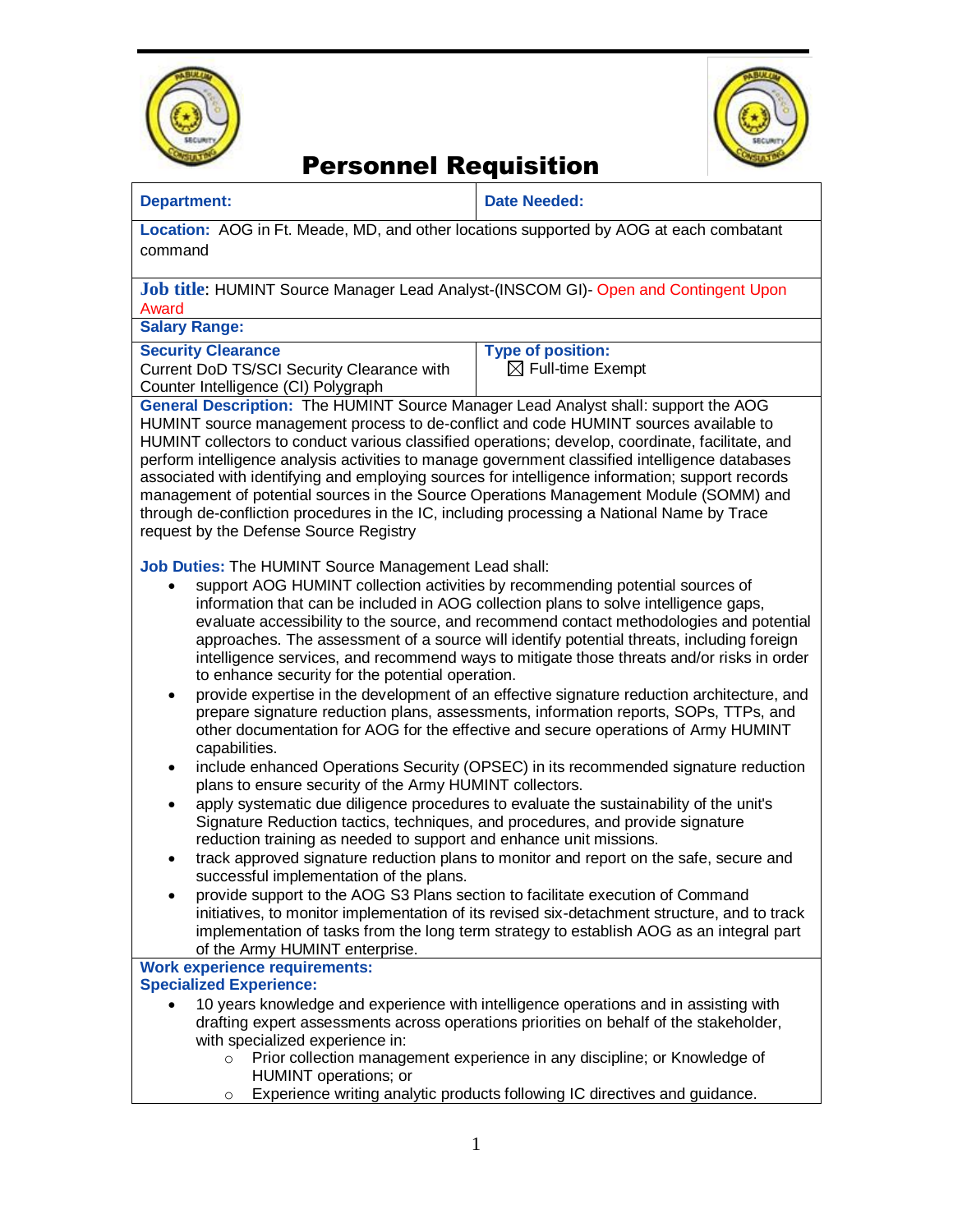



# Personnel Requisition

- 3 years of experience with working in the intelligence community
- 5 years of experience with data analysis in the DoD or IC
- Expert knowledge of Army structure and defense level intelligence operations: intelligence collection, fusion, analysis, production, and dissemination for intelligence databases and products.
- Expert knowledge and experience with intelligence automated systems, especially imagery analysis, signals intelligence and exploitation tools and libraries
- Detailed knowledge of DIA, NSA, CIA, DEA, FBI, and Departments of Treasury and State programs and products
- Knowledge of intelligence oversight and security guidelines
- Excellent written and oral communication skills

### **Desirable Experience:**

- Expert capabilities to research, create, develop, and deliver professional briefings, multimedia presentations, and written reports.
- Ability to produce reports incorporating text and graphics to convey complex concepts to senior policy makers
- Experience with assessments, enterprise data integration, governance, and metrics, including the application of metadata management techniques and data modeling and design
- Experience with the application of quantitative and qualitative analytic methods, including the design, development, and management of statistical models and enterprise-wide surveys
- Working knowledge to apply state-of-the-art intelligence analysis tools
- Expert ability to manage research and coordination for projects.
- Expert ability to instruct and interact with small groups on data and information requirements and coordination tasks.

### **Additional Information:**

### **Potential for Teleworking:** No

**Schedule Requirements:** This position shall require the individual to perform tasks during an eight (8) hour work day between the hours of 0900 through 1500 hours for work performed at HQ INSCOM, but is subject to change due to business objectives and goals.

**Physical Requirements:** This position generally consists of working indoors in an office environment at the customer's location. Essential functions: The employee may be required to: sit, walk, or stand for extended periods, talk and hear with the ability to communicate, detect, converse with, discern, convey, express oneself, exchange information, to use the hands and fingers to operate, activate, use, prepare, inspect, place, or position, and see to detect, determine, perceive, identify, recognize, judge, observe, inspect, estimate, and assess.

**Travel Requirements:** Travel to other government facilities or other contractor facilities, during a COOP, while highly unlikely, may be required. All travel requirements (including plans, agenda, itinerary, or dates) will be pre-approved by the government (subject to local policy and procedures). Contractor personnel travel has historically been less than 10%.